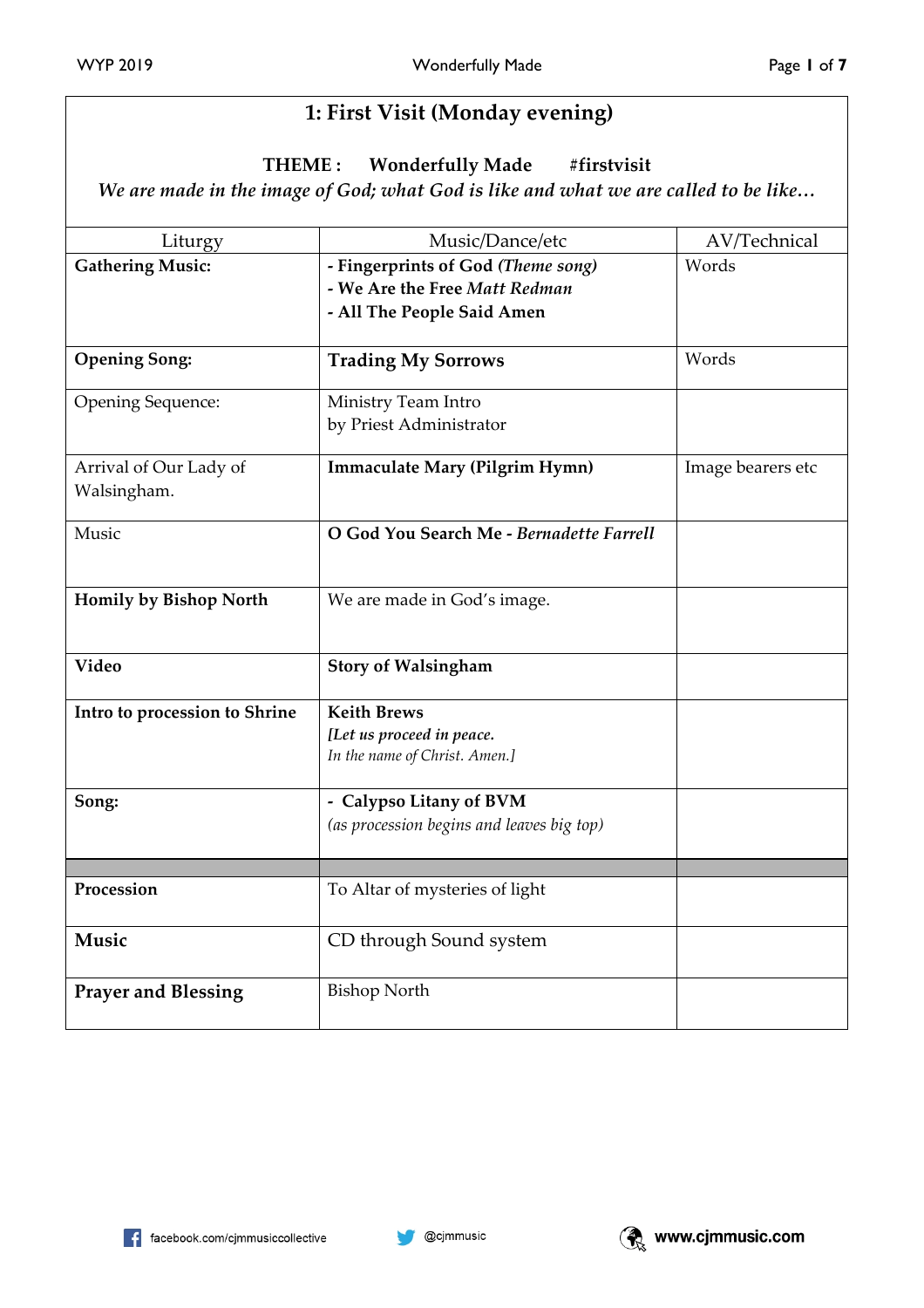# **2: TUESDAY MASS**

### **THEME: Made by God – Creation #designed** *Raise awareness of our nature as created beings, and the beauty of creation; highlight 'solidarity of all created things'*

| Liturgy                                  | Music/Dance                                                                                       | AV/Technical               |
|------------------------------------------|---------------------------------------------------------------------------------------------------|----------------------------|
| Gathering music                          | Teach new songs                                                                                   | Song Words                 |
| <b>Entrance Song:</b><br>ahead of clergy | Indescribable - Chris Tomlin<br>Segue from refrain of 'All Things Bright and<br>Beautiful'        | Song Words                 |
| <b>Penitential Rite</b>                  | <b>Mass of the Holy Trinity</b><br>with spoken invocation from presider                           |                            |
| <b>First Reading:</b>                    | Genesis 1                                                                                         | Slides to go with the      |
| Ministry Team                            | "In the image of God he created them"                                                             | reading (Ministry<br>Team) |
| <b>Gospel Greeting</b>                   | Mass of St Jude<br>(with specific verse text)                                                     | Words                      |
| Gospel:                                  | Luke 12: 22-31                                                                                    |                            |
| Deacon or Priest to read                 | "Life is more than food, the body more than clothing"                                             |                            |
| Intercessions-Theme:                     | <b>SUNG RESPONSE</b>                                                                              | AV                         |
| made in God's image                      | God Hears Me When I pray:                                                                         | Words                      |
| Offertory                                | <b>Fingerprints of God</b>                                                                        |                            |
| <b>Sanctus</b>                           | Mass of St Jude<br>Rejoice 'n' Sing Vol. 3 ~ Mass Settings                                        |                            |
| <b>Acclamation of Faith</b>              | Mass of St Jude (When We eat)                                                                     |                            |
| Amen                                     | <b>Mass of St Jude</b>                                                                            |                            |
| <b>Lord's Prayer</b>                     | Spoken                                                                                            |                            |
| Agnus Dei                                | Mass of St Timothy (Maher)                                                                        |                            |
| <b>Communion Songs</b>                   | Maker of the Moon - Elle Limebear<br>Segue to refrain of 'All Things Bright and Beautiful' to end |                            |
| Final Song(s)                            | Laudato Sii (Damian Lundy)<br>Let Everything (Matt Redman)                                        |                            |

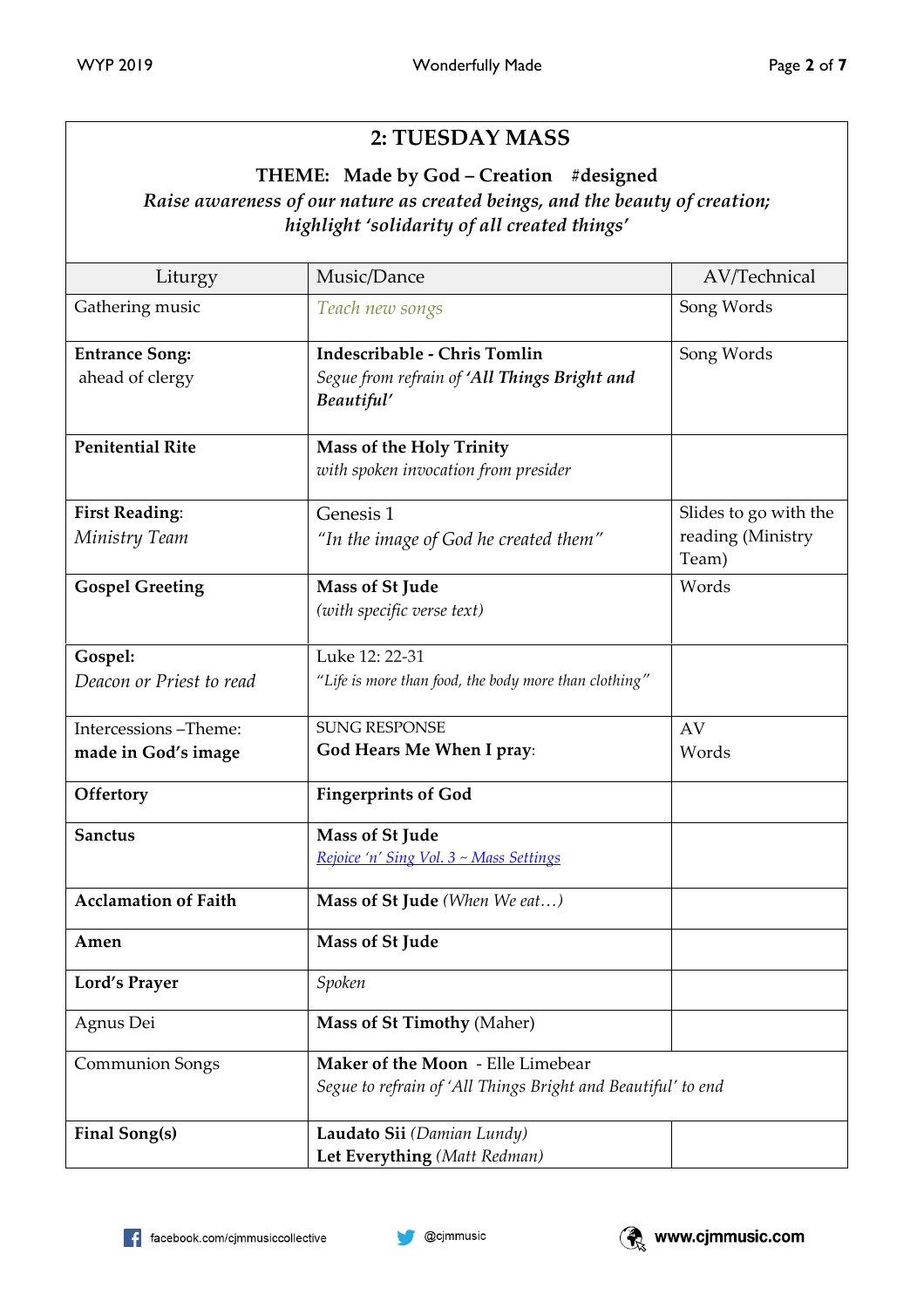## **3: Procession of Our Lady (Tuesday evening)**

**THEME: Made for relationship #inrelationship**

*We are created for relationship / procession is expression of this; praying together; procession together; praying with Mary*

| Liturgy                              | Details                                    | Screen |
|--------------------------------------|--------------------------------------------|--------|
| <b>Gathering Music</b>               | Hail Mary (Rolinson)                       | CJM    |
|                                      | Magnificat (Jo Boyce)                      |        |
|                                      | <b>Blessed One</b>                         |        |
| <b>First Benediction Song</b>        | <b>Behold the Lamb</b>                     | CJM    |
| <b>Blessed Sacrament on LG Altar</b> | Fr Philip                                  |        |
| Meditation (Based on Psalm 139)      | Read by 3 Young People                     |        |
|                                      | (Fr Giles Orton)                           |        |
| Second Benediction Song              | <b>Your Presence is Heaven</b>             | CJM    |
| <b>Benediction Collect sung</b>      |                                            |        |
| Benediction                          | Music over Benediction                     | CJM    |
| Fr Philip                            |                                            |        |
| Songs to return Sacrament and until  | 10,000 Reasons                             | CJM    |
| young people are dispersed           | <b>May Your Love</b>                       |        |
|                                      | Affinity to guide people back to Camp Site |        |



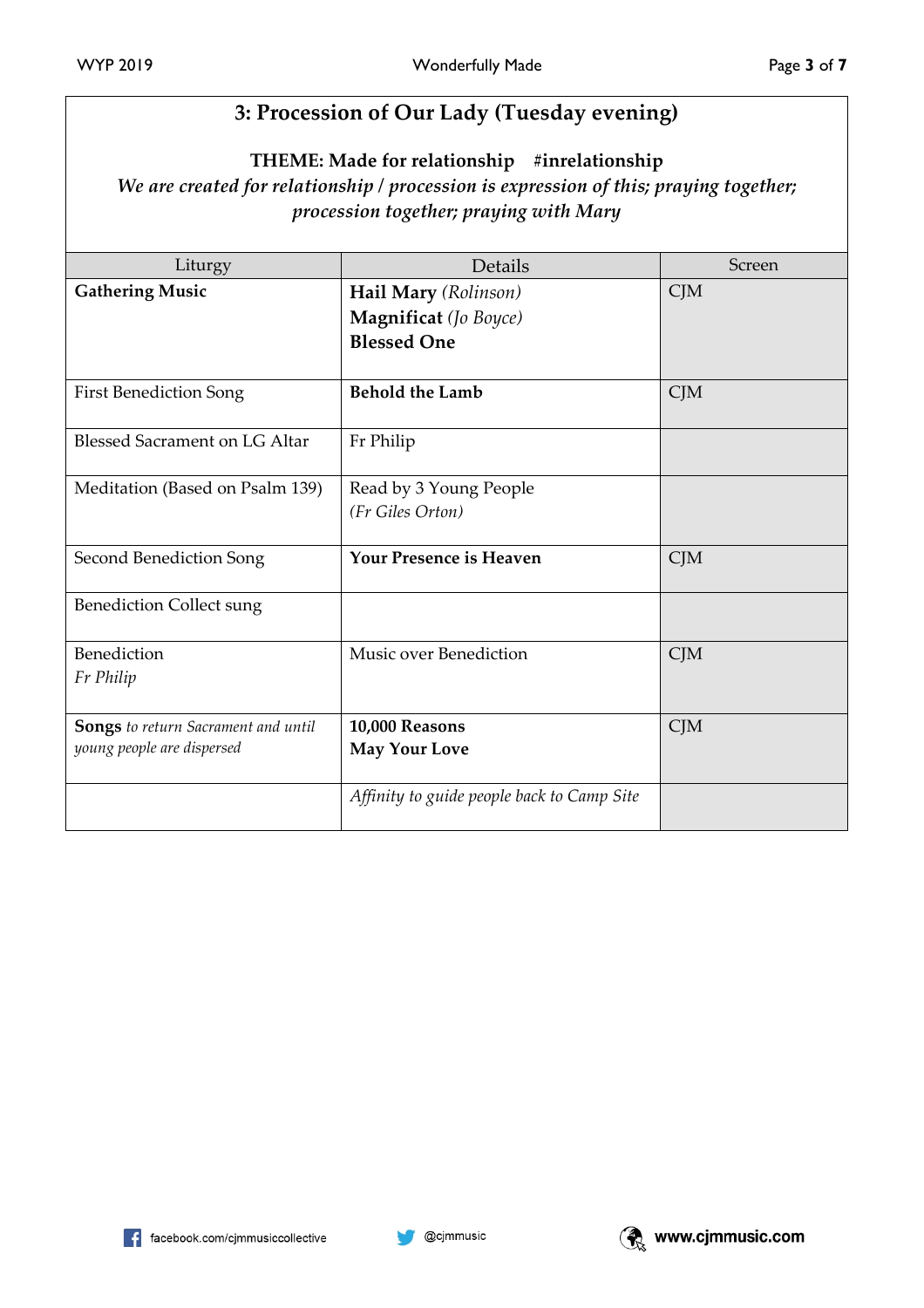## **4: Wednesday Mass THEME: Made with a purpose**

*God's pla in the Incarnation; what does it mean that God inhabits a body like ours?*

| Liturgy                             | Music/Dance                                                                                                                                                                                     | AV/Technical |
|-------------------------------------|-------------------------------------------------------------------------------------------------------------------------------------------------------------------------------------------------|--------------|
| <b>Gathering Music</b>              | Teach new songs                                                                                                                                                                                 | Song Words   |
| <b>Entrance Song:</b>               | <b>Beautiful One - Tim Hughes</b>                                                                                                                                                               | Song Words   |
| Gloria                              | Mass of St Jude                                                                                                                                                                                 | Words        |
| <b>First Reading</b>                | Acts 3, 1-9 - Healing at Beautiful Gate                                                                                                                                                         |              |
| <b>Gospel Greeting:</b>             | A Christmas Alleluia Tomlin<br>(refrain only)                                                                                                                                                   | Words        |
| Gospel:<br>Priest or deacon to read | John 1.1-14 The Incarnation                                                                                                                                                                     |              |
| Intercessions                       | <b>SUNG RESPONSE:</b><br><b>Cantor: Word made flesh</b><br>ALL: Dwelling among us now; Hear our prayer, O Lord<br>https://www.cjmmusic.com/resources-ideas/christ-our-light-free-song-download/ |              |
| Peace                               |                                                                                                                                                                                                 |              |
| Offertory:                          | <b>Blinded By Your Grace, Part 2</b>                                                                                                                                                            |              |
| Sanctus:                            | Mass of St Jude - Holy Holy                                                                                                                                                                     |              |
| <b>Acclamation of Faith:</b>        | Mass of St Bernadette - We Proclaim                                                                                                                                                             |              |
| Amen:                               | Mass of St Jude - Great Amen                                                                                                                                                                    |              |
| Agnus Dei:                          | Mass of St Timothy (Maher)                                                                                                                                                                      |              |
| <b>Communion Songs:</b>             | - Meekness & Majesty (Graham Kendrick)<br>- My Beloved (Kari Jobe)                                                                                                                              |              |
| <b>Final Songs:</b>                 | We Are The Free (Matt Redman)                                                                                                                                                                   |              |

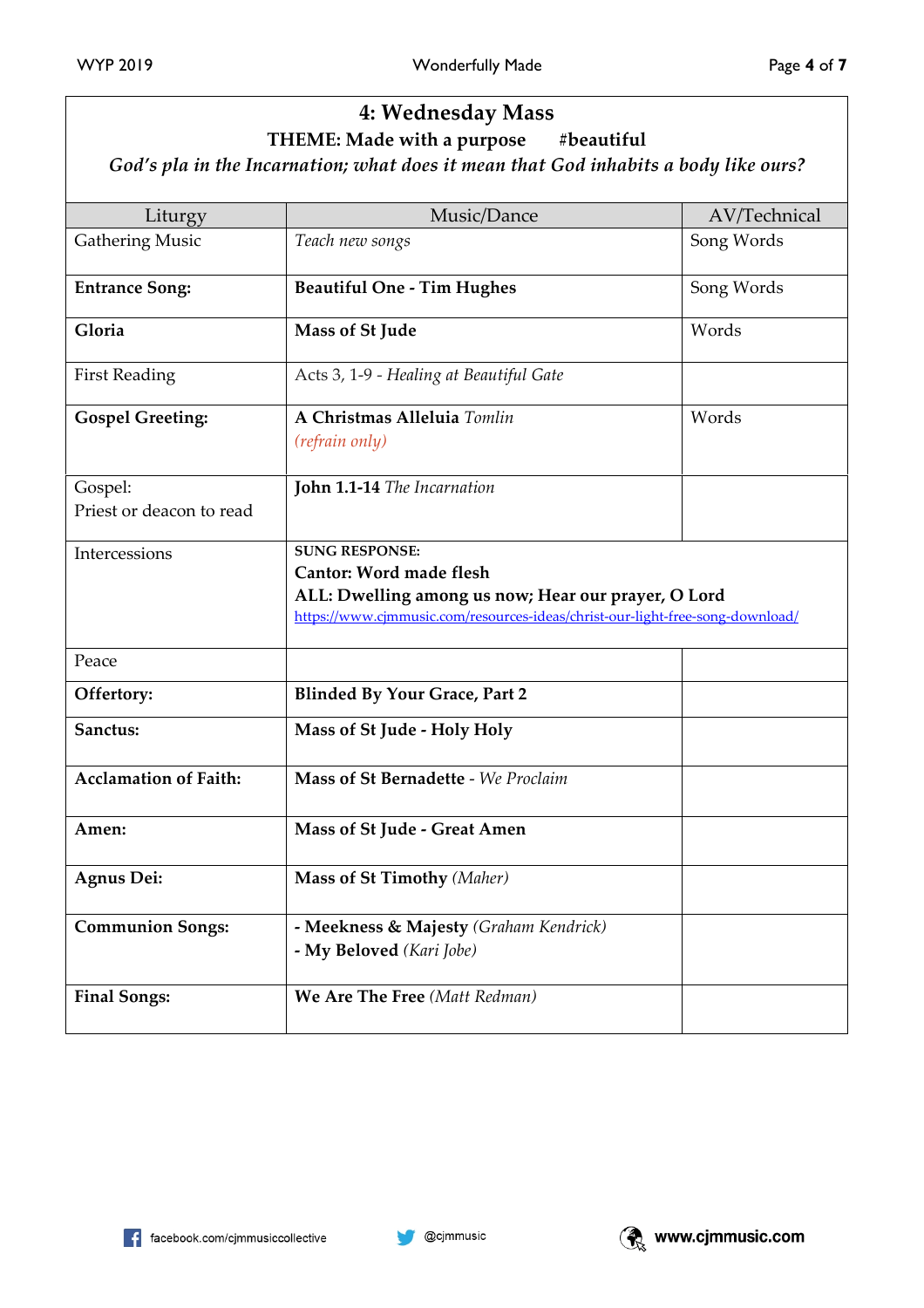## **5: Wednesday Evening Liturgy**

#### **THEME : Meeting the Risen Christ #madewhole**

*Thomas is made whole as he meets the physical body of the Risen Jesus. We do the same in sacramental encounter – hands, oil, water, confession.*

| Liturgy                                                                                          | Music/Dance                                                                                                                                                                                                   | AV/Technical |
|--------------------------------------------------------------------------------------------------|---------------------------------------------------------------------------------------------------------------------------------------------------------------------------------------------------------------|--------------|
| <b>Gathering Music:</b>                                                                          | <b>Fingerprints of God</b><br><b>Shine Jesus Shine</b><br>My Lighthouse Rend Collective<br><b>Dancing Generation</b>                                                                                          | Words        |
| Testimony                                                                                        | Ambassadors for Football<br>- football competition prizes                                                                                                                                                     |              |
| Song:                                                                                            | Known - Tauren Wells<br>with music workshop gp                                                                                                                                                                | Words        |
| Testimony:                                                                                       | Interview with Molly Scott                                                                                                                                                                                    |              |
| Song:                                                                                            | You Say by Lauren Daigle<br>with Molly Scott                                                                                                                                                                  |              |
| Drama                                                                                            | Ministry Team: Doubting Thomas                                                                                                                                                                                |              |
| Homily: Bishop North                                                                             | Meeting the Risen Lord like Thomas                                                                                                                                                                            |              |
| Song:                                                                                            | <b>Your Presence Is Heaven</b>                                                                                                                                                                                |              |
| <b>Explanation of the Ministries</b>                                                             | Bp North                                                                                                                                                                                                      |              |
| Song for Exposition                                                                              | <b>Be Still for the Presence</b>                                                                                                                                                                              | Words        |
| Ministries & Prayer Stations<br>Laying on of Hands<br>(Ministry team)<br>Anointing<br>Confession | Songs during ministries<br>- O Come to the Altar Elevation<br>- Good Good Father HouseFires<br>- Lord I Need You Matt Maher<br>- Holy Over Shadowing<br>- O God Your Search Me<br>- Ever Be<br>- Make Me Holy |              |
| <b>Simple Benediction</b>                                                                        |                                                                                                                                                                                                               |              |
|                                                                                                  |                                                                                                                                                                                                               |              |
| <b>All Night Vigil</b>                                                                           | 30 minutes slots                                                                                                                                                                                              |              |

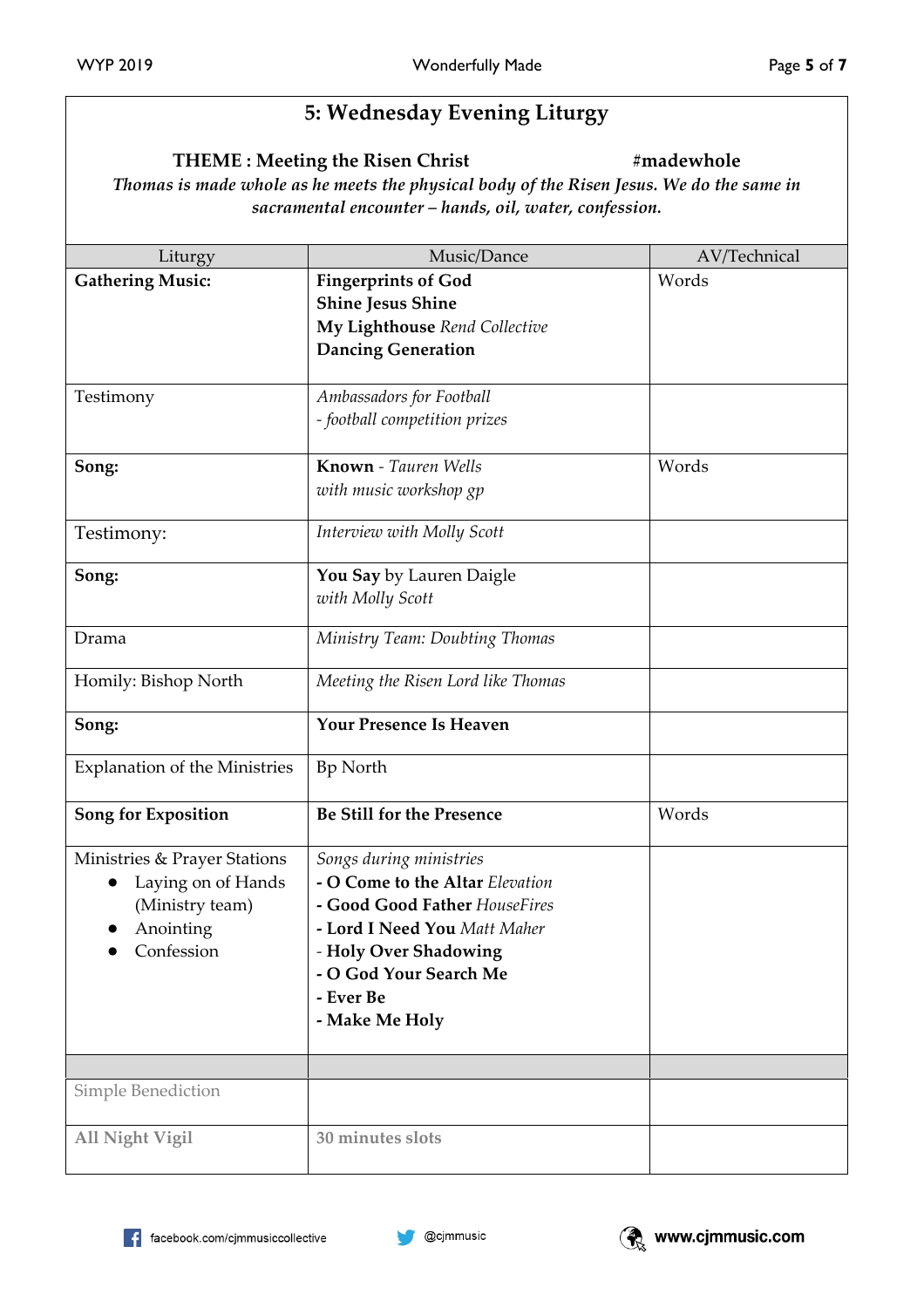### **6: Thursday Mass**

#### **THEME: Made for life #glorious**

### *Mary's body assumed to heaven a sign of what we are called to be; resurrection life; risen body and soul*

| Liturgy                | Music/Dance                               | AV/Technical |
|------------------------|-------------------------------------------|--------------|
| <b>Gathering Music</b> | Teach new songs                           | Word         |
| <b>Entrance Song:</b>  | Calypso Litany of the Blessed Virgin Mary | Words        |
| Penitential Rite:      | Spoken                                    | Words        |
| Gloria:                | Mass of St Jude                           | CJM          |
| <b>First Reading</b>   | Romans 8.28-30                            |              |
| Ministry Team          | "Chosen to become true images of his Son" |              |
| <b>Gospel Greeting</b> | Mass of St Jude                           |              |
| Gospel:                | Luke 1.39-56 The Visitation               |              |
| Acted by group         | And Mary said: Magnificat (sung)          |              |
| Intercessions:         | <b>SUNG RESPONSE</b>                      |              |
|                        | <b>With Mary We Ask You</b>               |              |
|                        | https://www.cjmmusic.com/withmary         |              |
| Offertory              | Who You Say I Am (Hillsong)               |              |
| Sanctus                | Mass of St Jude                           |              |
| Acclamation of Faith   | Mass of St Bernadette We Proclaim         |              |
| Amen                   | Forever Amen (Glynn-Whitehead)            |              |
| Agnus Dei              | <b>Mass of St Bernadette (Stanley)</b>    |              |
| <b>Communion Songs</b> | O Come to the Alar (Elevation Worship)    |              |
| <b>Final Songs</b>     | Alive (Hillsong Young & Free)             |              |